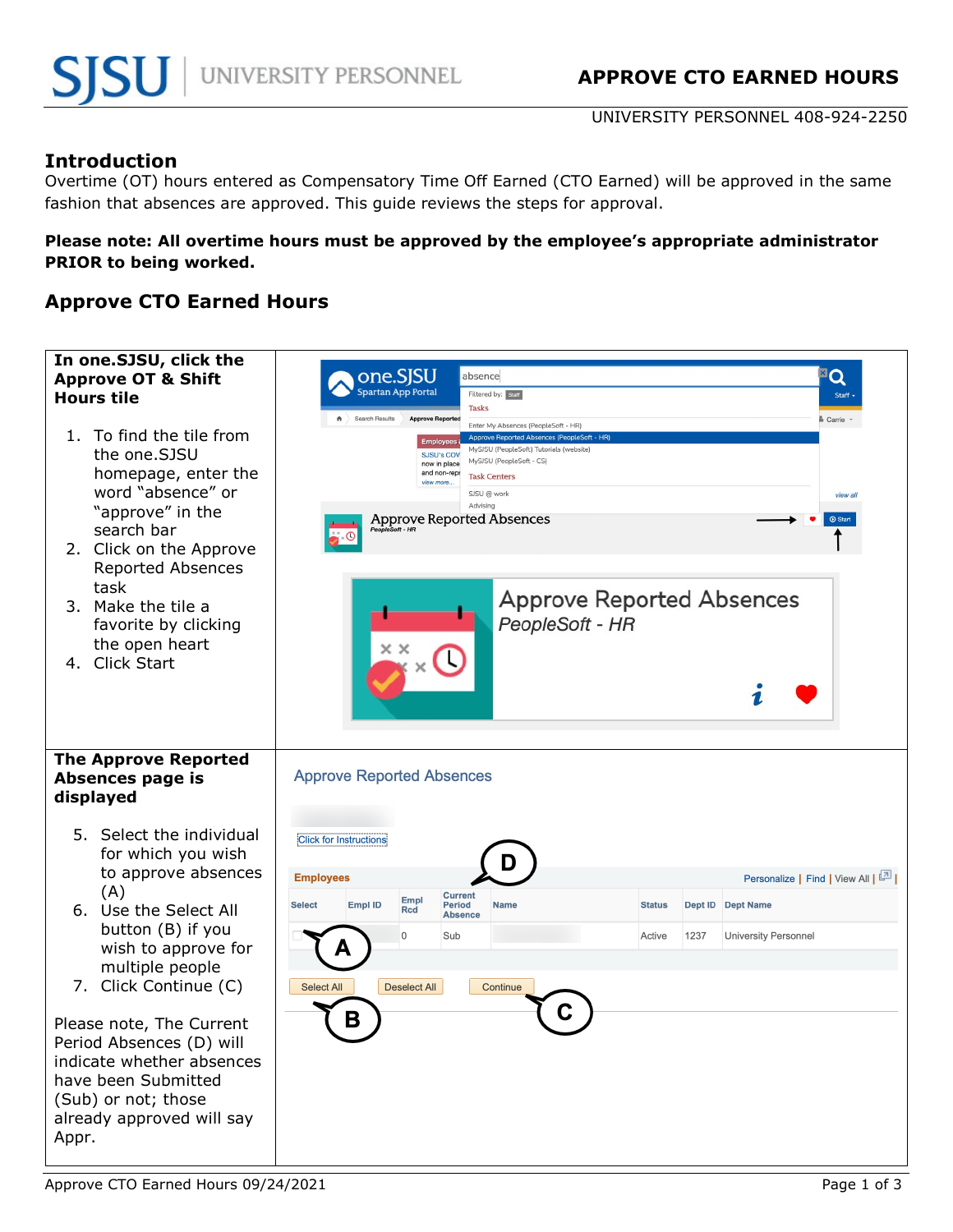UNIVERSITY PERSONNEL 408-924-2250

| The list of absences<br>awaiting approval for<br>the selected<br>employee(s) is returned<br>8. Review the dates<br>and hours (duration)<br>of the entries (A)<br>9. Absences entered by<br>a Timekeeper will be<br>marked as Reviewed<br>(B); those entered<br>by the employee will<br>not have a status           | <b>Approve Reported Absences</b><br><b>Click for Instructions</b><br>в<br><b>Existing Absence Events</b><br>$1-6$ of 6 $\blacksquare$ $\blacksquare$ as:<br>Personalize   Find<br>Empl ID<br>Rcd# Name<br><b>Absence Name</b><br><b>Begin Date End Date</b><br><b>Duration</b><br><b>Unit Type Approve Review Status</b><br><b>Entry Comments</b><br><b>Add Comment</b><br>CTO Premium<br>Entry<br>09/22/2021 09/23/2021<br>$\Omega$<br>1.50000<br>Reviewed <b>C</b><br><b>Add Comment</b><br><b>Comments</b><br>Earn<br>CTO Premium<br>Entry<br>$\overline{2}$<br>$\Box$<br>09/21/2021 09/21/2021<br>2.25000<br><b>Add Comment</b><br>$\Omega$<br>Reviewed<br>Comments<br>Earn<br>CTO Premium<br>Entry<br>3<br>$\Box$<br>09/20/2021 09/20/2021<br>1.50000<br>$\Omega$<br>Reviewed<br><b>Add Comment</b><br>Comments<br>Earn<br>CTO Premium<br>Entry<br>$\Box$<br>$\overline{A}$<br>$\Omega$<br>09/16/2021 09/17/2021<br>6.00000<br>a<br><b>Add Comment</b><br>Comments<br>Earn<br>CTO Premium<br>Entry<br>$\Box$<br>$\bullet$<br>5<br>09/15/2021 09/15/2021<br>2.25000<br><b>Add Comment</b><br>$\Omega$<br>Comments<br>Earn<br>CTO Premium<br>$\bullet$ Entry<br>$\Box$<br>6<br>09/14/2021 09/14/2021<br>1.50000<br><b>Add Comment</b><br>$\Omega$<br>Comments<br>Earn<br>Select All<br><b>Deselect All</b><br>Submit<br>Return to Employee List |
|--------------------------------------------------------------------------------------------------------------------------------------------------------------------------------------------------------------------------------------------------------------------------------------------------------------------|----------------------------------------------------------------------------------------------------------------------------------------------------------------------------------------------------------------------------------------------------------------------------------------------------------------------------------------------------------------------------------------------------------------------------------------------------------------------------------------------------------------------------------------------------------------------------------------------------------------------------------------------------------------------------------------------------------------------------------------------------------------------------------------------------------------------------------------------------------------------------------------------------------------------------------------------------------------------------------------------------------------------------------------------------------------------------------------------------------------------------------------------------------------------------------------------------------------------------------------------------------------------------------------------------------------------------------------------------|
| <b>Review the Entry</b><br><b>Comments</b>                                                                                                                                                                                                                                                                         | <b>Approve Reported Absences</b>                                                                                                                                                                                                                                                                                                                                                                                                                                                                                                                                                                                                                                                                                                                                                                                                                                                                                                                                                                                                                                                                                                                                                                                                                                                                                                                   |
| 10. All CTO entries must<br>have a comment<br>stating the reason<br>the overtime was<br>worked; it is advised<br>that you review the<br>comments for each<br>entry $(A)$ ; if a<br>comment is missing,<br>you must enter it<br>using the Add<br>Comments link (B)                                                  | <b>Click for Instructions</b><br>Personalize   Find   2<br><b>Existing Absence Events</b><br>Empl ID<br>Rcd# Name<br><b>Begin Date End Date</b><br><b>Duration</b><br><b>Unit Type Approve Review Status</b><br><b>Absence Name</b><br><b>Entry Comments Add Comment</b><br>CTO Premium<br>Entry<br>09/22/2021 09/23/2021<br>1.50000<br>$\Omega$<br>$\bullet$<br><b>Add Comment</b><br>Reviewed<br>U<br>Comments<br>Earn<br><b>CTO Premium</b><br>Entry<br>$\overline{2}$<br>$\Omega$<br>09/21/2021 09/21/2021<br>2.25000<br>G<br><b>Add Comment</b><br>Reviewed<br>Earn<br><b>Comments</b><br>CTO Premium<br>Entry<br>3<br>$\Omega$<br>09/20/2021 09/20/2021<br>1.50000<br>0<br><b>Add Comment</b><br>Reviewed<br><b>ic</b><br>Earn<br><b>Comments</b><br>CTO Premium<br>Entry<br>$\Box$<br>$\Delta$<br>$ \hat{\bm{c}} $<br>$\Omega$<br>09/16/2021 09/17/2021<br>6.00000<br><b>Add Comment</b><br>Comments<br>Earn<br>CTO Premium<br>Entry<br>$\Box$<br>5<br>$\Omega$<br>09/15/2021 09/15/2021<br>2.25000<br><b>Add Comment</b><br>Comments<br>Earn<br>CTO Premium<br>$\bullet$ Entry<br>$\Box$<br>09/14/2021 09/14/2021<br>1.50000<br><b>Add Comment</b><br>6<br>$\Omega$<br>Comments<br>Earn<br>Select All<br><b>Deselect All</b><br>Submit<br>Return to Employee List                                                                          |
| <b>Review or Add an</b><br><b>Absence Event</b><br><b>Comment</b><br>11. Confirm that the<br>comment indicates<br>the reason for the<br>OT or enter the<br>reason for the OT<br>(A)<br>12. Click Save<br>Comments (B); if<br>you did not enter a<br>comment you will be<br>prompted to return<br>to the prior page | <b>Absence Event Comments</b><br>Enter comments to be associated with the absence event and click the Save Comments<br>button to save them. To return without saving click the Return to Entry Page link.<br>Event support<br><b>Save Comments</b>                                                                                                                                                                                                                                                                                                                                                                                                                                                                                                                                                                                                                                                                                                                                                                                                                                                                                                                                                                                                                                                                                                 |